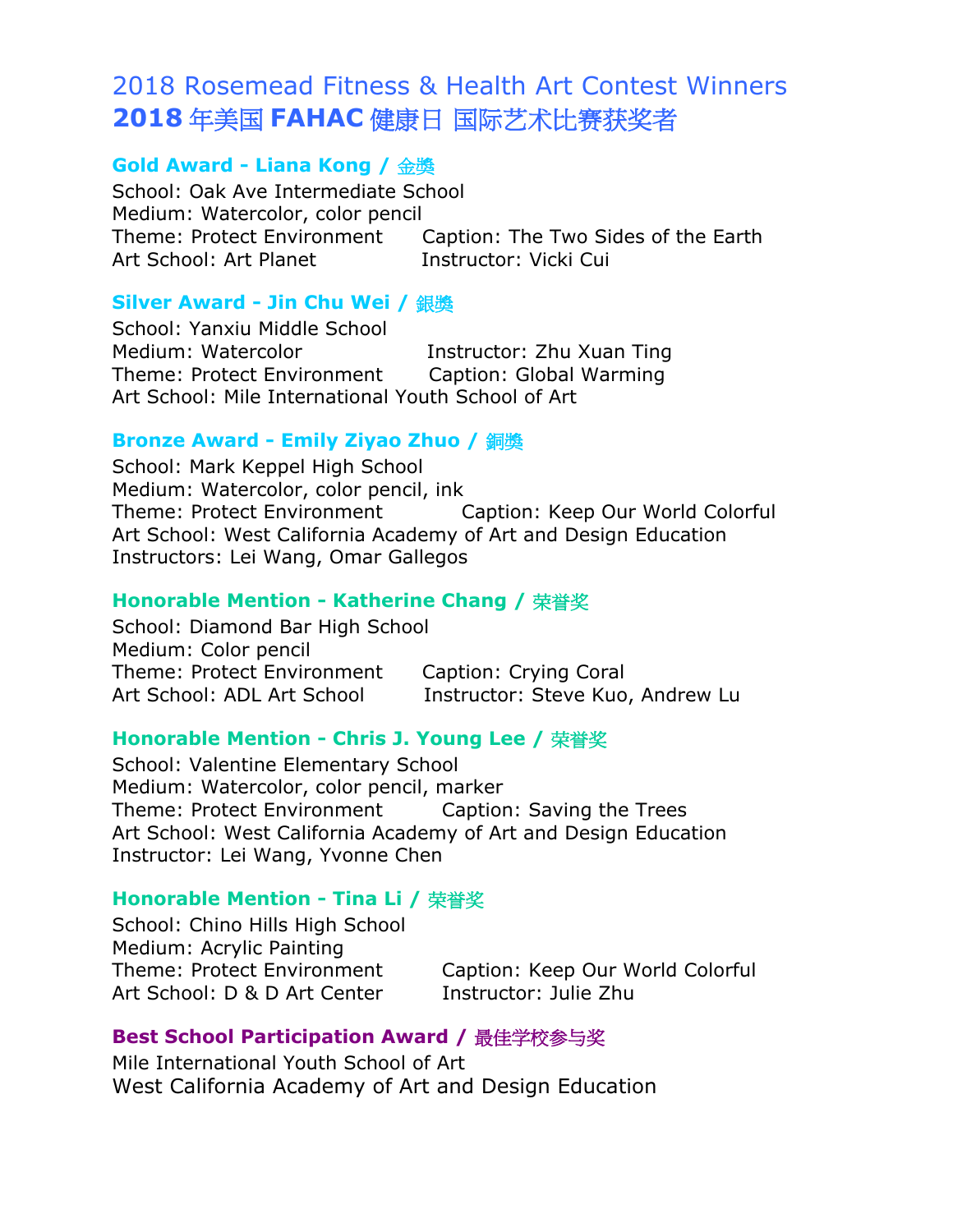# **27th Congressional Award / 美国 27 区国会奖**

Toddlers 6 and under: **Owen Geng** (6)(Protect the Environment) **Zhi Yi Du** (5)(Protect the Environment) **Han Jia Tong** (4)(Protect the Environment) Kids: 7-9 years: **Pengyu Wang** (7)(Water-in-Motion) **Jayleen Lu** (8)(Water-in-Motion) **Li Yu Lin** ( )(Protect the Environment) Juniors: 10-12 years: **Candice Cheung** (11)(Water-in-Motion) **Liana Kong** (12)(Protect the Environment) \*\*\*\*\* **Elizabeth Wiley** (12)(Water-in-Motion) Youth: 13-15 years: **Hexuan Yang** (13)(Protect the Environment) Teen: 16-18 years: **Tina Li** (16)(YeYe) Special Award: **Xinping Mu** (16)(Protect the Environment)

## **49th Assembly District Award / 美国 49 区国会众议院奖**

Toddlers 6 and under: **Aaron Liu** (6)(Water-in-Motion) **Ava Trinh** (6)(Protect the Environment) **Bryan Lei** (5)(Protect the Environment) Kids: 7-9 years: **Stella M. Fang** (7)(Water-in-Motion) **Vincy Yeung** (8)(Healthy Living) **Richard Cody Wang** (8)(Protect the Environment) Juniors: 10-12 years: **Dora XiYu Li** (12)(Water-in-Motion) **Catherine Gao** ( )(Protect the Environment) **Phoebe Ding** (10)(Protect the Environment) Youth: 13-15 years: **Allison Lam** (13)(Protect the Environment) Teen: 16-18 years: **Fiona Pan**(16)(Healthy Living) Special Award: **Brandon Hi** (9)(Protect the Environment)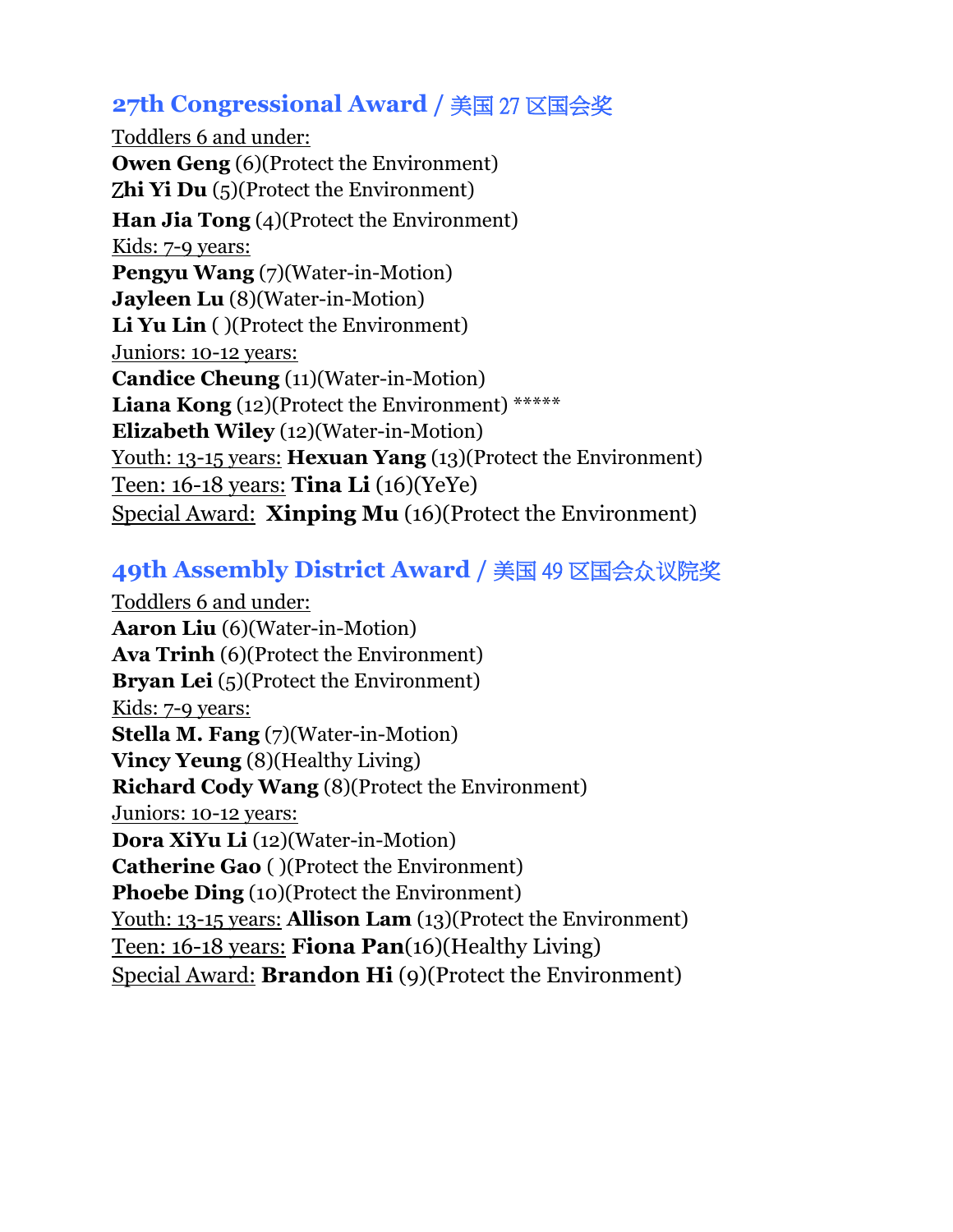### **County of Los Angeles Board of Supervisors, 1st District Award 美国 1 区洛杉矶郡奖**

Toddlers 6 and under: **Rui Cong Wang** (5)(Protect the Environment) **Lu Sihan** (4)(Protect the Environment) **Cindy Zhang** (6)(Water-in-Motion) Kids: 7-9 years: **Harry Li** (8)(Water-in-Motion) **Lixuan Xue** (9)(Protect the Environment) **Chloe Liang** (7)(Healthy Living) Juniors: 10-12 years: **Maggie Wu** (11)(Protect the Environment) **Jett Jasper** (10)(Protect the Environment) **Kitty Huang** (10)(Protect the Environment) Youth: 13-15 years: **Tim Deng** (14)(Healthy Living) Teen: 16-18 years: **Alison Do** (16)(Water-in-Motion) Special Award: **Guang Hong Li** (7)(Healthy Living)

# **39th Congressional Award / 美国 39 区国会奖**

Toddlers 6 and under: **Alice Zhang** (6)(Protect the Environment) **Emily Li** (6)(Protect the Environment) **Shu Yi Li** (5)(Water-in-Motion) Kids: 7-9 years: **Charlie Chan** (8)(Healthy Living) **Chris Lee** (8)(Protect the Environment) **Cody Jun Peng** (8)(Protect the Environment) Juniors: 10-12 years: **Yuxuan Zhang** (12)(Water-in-Motion) **Irene Xue** (10)(Healthy Living) **Nikki Yamamoto** (11)(Healthy Living) Youth: 13-15 years: **Hechen Yang** (13)(Protect the Environment) Teen: 16-18 years: **Zuocang Fang** (17)(Protect the Environment) Special Award: **Zi Rui Liu** (6)(Water-in-Motion)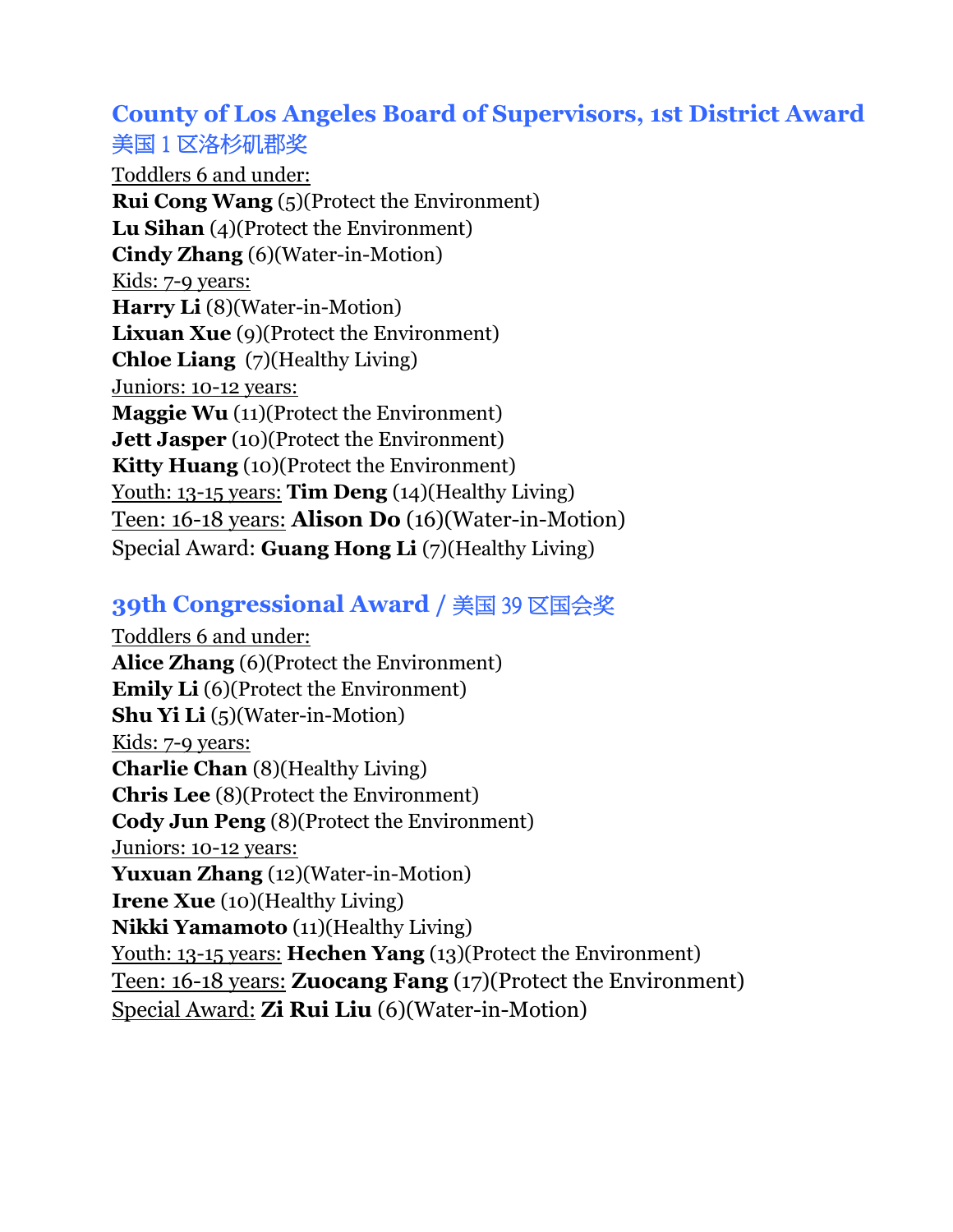### **22nd Senate District Award / 美国 22 区国会参议院奖**

Toddlers 6 and under: **Eliana Chung** (6)(Water-in-Motion) **Alvin Jie Peng** (6)(Protect the Environment) **Abraham Kang** (6)(Protect the Environment) Kids: 7-9 years: **Qi Ya Qiao** (8)(Protect the Environment) **Emma Chen** (8)(Water-in-Motion) **Elsa Xia** (8)(Protect the Environment) Juniors: 10-12 years: **Chloe Huang** (10)(Water-in-Motion) **Priscilla Ng** (12)(Protect the Environment) **Isabella Liu** (10)(Water-in-Motion) Youth: 13-15 years: **Vicky Wong** (15)(Protect the Environment) Teen: 16-18 years: **Siying Wang** (17)(Protect the Environment) Special Award: **Lulu Chen** (11)(Protect the Environment)

### **California State Treasurer Award / 美国加州财务部奖**

Toddlers 6 and under: **Yihe Tang** (6)(Protect the Environment) **Yuna Wang** (5)(Protect the Environment) **Alvin Wang** (6)(Protect the Environment) Kids: 7-9 years: **Eric Song** (9)(Protect the Environment) **Laurence Earley** (7)(Protect the Environment) **Jia Song Yan** (8)(Water-in-Motion) Juniors: 10-12 years: **Julia Wiley** (12)(Protect the Environment) **Anna Lin** (12)(Protect the Environment) **Alisa Chang** (10)(Water-in-Motion) Youth: 13-15 years: **Jonathan Ng** (14)(Protect the Environment) Teen: 16-18 years: **Siying Wang** (17)(Protect the Environment) Special Award: **Yu Han Wang** (6)(Water-in-Motion)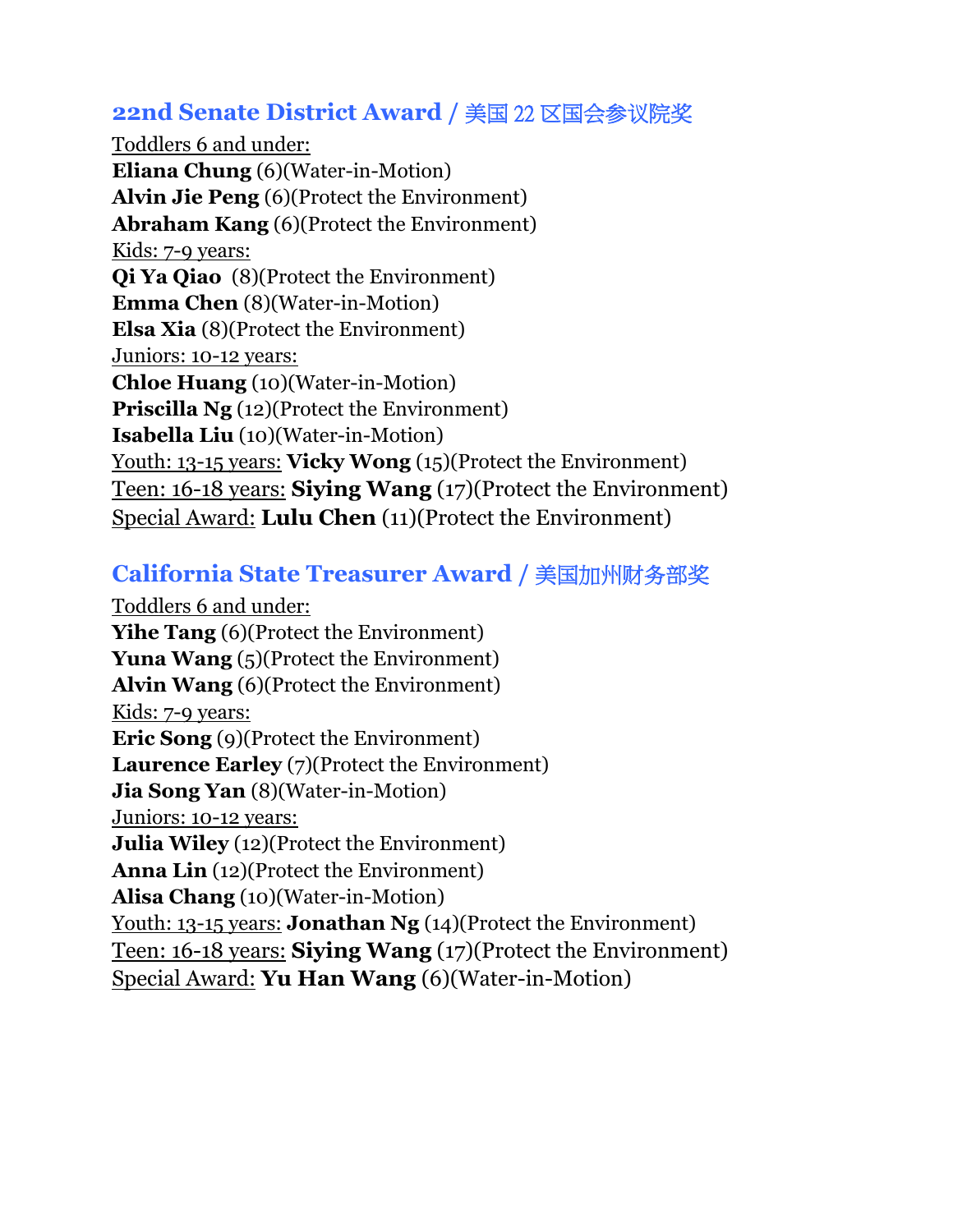## **U.S. Senator Award (Diane Feinstein) / 美国参议员奖**

Toddlers 6 and under: **Hu Ming Yi** (6)(Water-in-Motion) **Rachel Manyala** (6)(Protect the Environment) **Qing Tian Li** (5)(Water-in-Motion) Kids: 7-9 years: **Alissa Xu** (9)(Protect the Environment) **Si Qi Dai** (9)(Protect the Environment) **Madison Ho** (7)(Water-in-Motion) Juniors: 10-12 years: **Ashley Zhou** (12)(Protect the Environment) **Michelle Wong** (11)(Protect the Environment) **Muqi Zhang** (10)(Protect the Environment) Youth: 13-15 years: **Charlie Li** (13) (Protect the Environment) Teen: 16-18 years: **Tiffany Kao** (17)(Protect the Environment) Special Award: **Yueting Leng** (6)(Protect the Environment)

### **U.S. Senator Award (Kamala D. Harris) / 美国参议员奖**

Toddlers 6 and under: **Sophia Yu** (6)(Healthy Living) **Jia Yuan Liu** (6)(Protect the Environment) **Isabelle Xu** (6)(Protect the Environment) Kids: 7-9 years: **Scott Wang** (7)(Water-in-Motion) **Muriel Wang** (7)(Water-in-Motion) **Sophie Du** (7)(Protect the Environment) Juniors: 10-12 years: **Eunice Yang** (10)(Protect the Environment) **Caprice Phung** (10)(Protect the Environment) **Kristy Peng** (10)(Protect the Environment) Youth: 13-15 years: **Jin Chu Wei** (13)(Protect the Environment) \*\*\*\*\*\*\* Teen: 16-18 years: **Magdelene Gunawan** (16) Special Award: **Matthew Huber** (7)(Protect the Environment)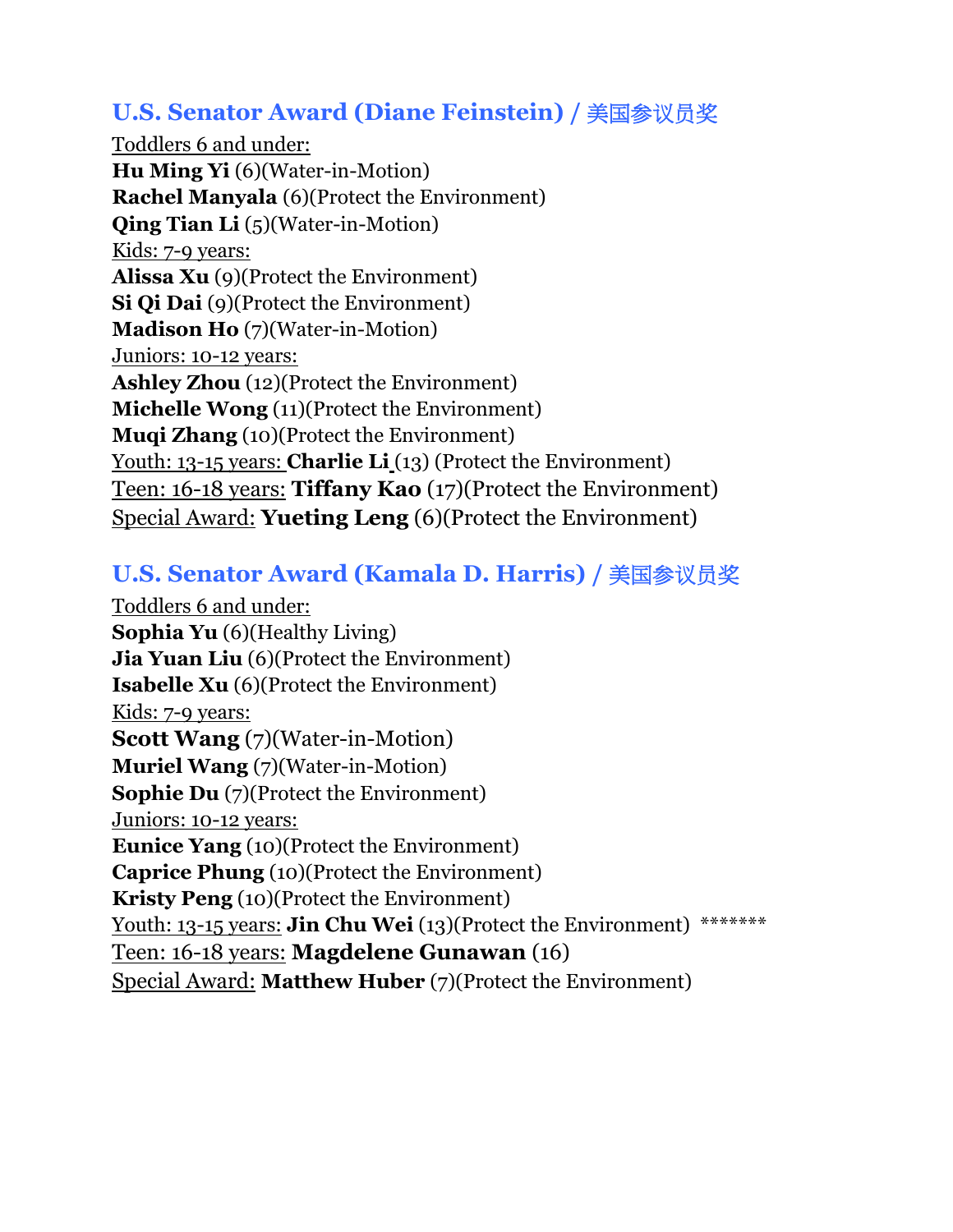## **Rosemead Mayor Award / 美国罗斯密市长奖**

Toddlers 6 and under: **Si Hang Ren** (6)(Protect the Environment) **Hao Zhe Zhang** (6)(Protect the Environment) **Jia Yang Tang** (6)(Protect the Environment) Kids: 7-9 years: **Abby Trinh** (8)(Protect the Environment) **Eric Chang** (8)(Protect the Environment) **Richard Sun** (9)(Healthy Living) Juniors: 10-12 years: **Tiffany Chen** (11)(Water-in-Motion) **Wonjeong Lim** (12)(Protect the Environment) **Nana Liu** (11)(Water-in-Motion) Youth: 13-15 years: **Nicole Liu** (13)(Protect the Environment) Teen: 16-18 years: **Dana Fu** (17)(Protect the Environment) Special Award: **Cao Yu** (13)(Protect the Environment)

### **Rosemead Park & Recreation Award / 美国罗斯密公园和娱乐奖**

Toddlers 6 and under: **Archimedes Bugbee** (6)(Protect the Environment) **Fay Chao** (6)(Protect the Environment) **Amy Song** (6)(Protect the Environment) Kids: 7-9 years: **Amanda Edwards** (9)(Protect the Environment) **Yuemu Li** (8)(Protect the Environment) **Qi Yan Angel Mai** (9)(Protect the Environment) Juniors: 10-12 years: **Zhi Hu Huang** (11) **Qikei Zhou** (11)(Protect the Environment) **Jasmine Zhang** (11)(Protect the Environment) Youth: 13-15 years: **Nick Sheuxing Tu** (15)(Protect the Environment) Teen: 16-18 years: **Ling Yi Li** (17)(Protect the Environment) Special Award: **Zi Chu Wang** (6)(Protect the Environment)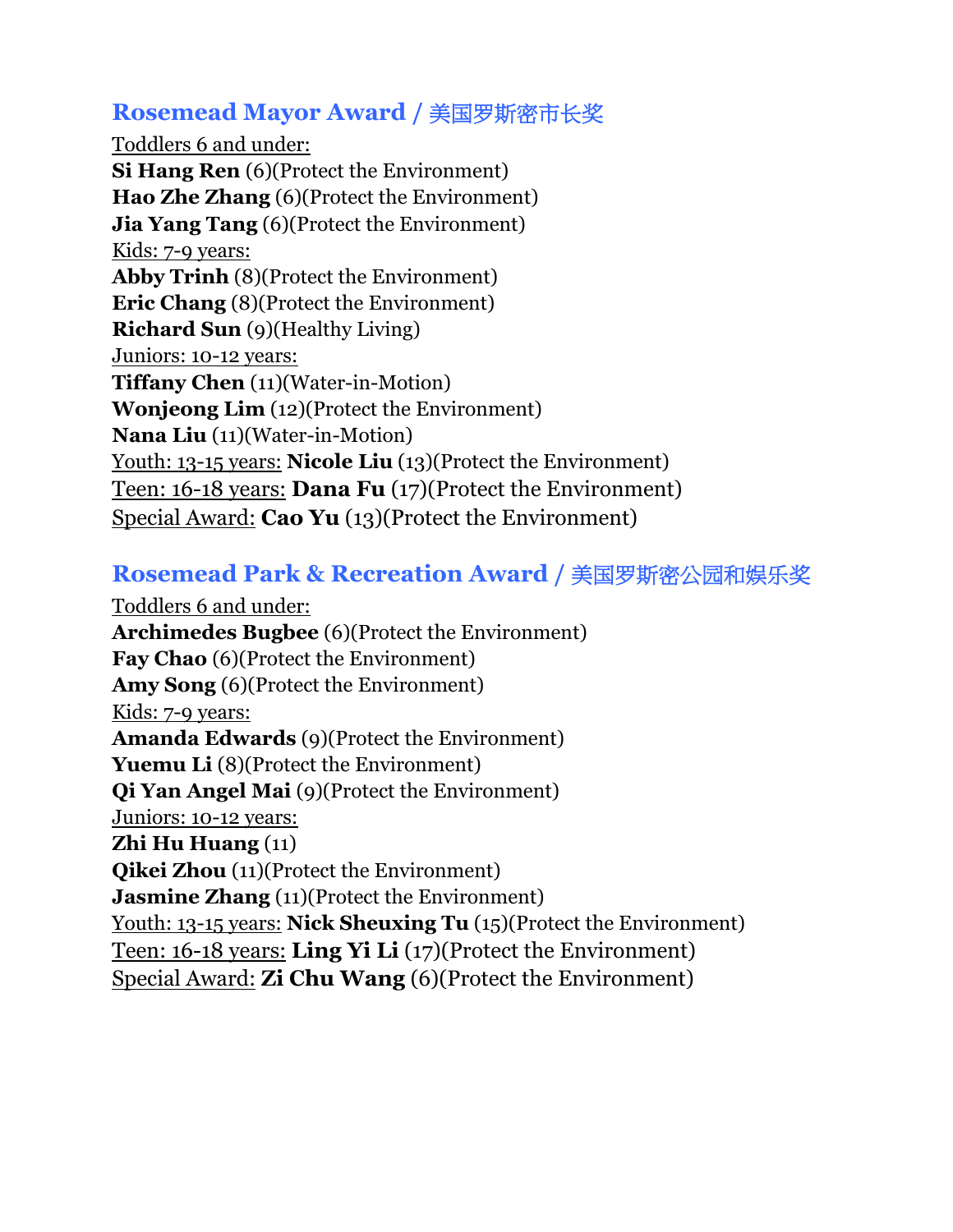# **The Los Angeles County Sheriff's Temple Station Award 洛杉矶天普站郡警长奖**

Toddlers 6 and under: **Jin Chen Li** (6)(Protect the Environment) **Han Zheng** (6)(Protect the Environment) **Yi Fan Shi** ( 6)(Water-in-Motion) Kids: 7-9 years: **Xin Tong Wang** (7)(Protect the Environment) **Ka Tung Zhang** (8)(Protect the Environment) **Yi Meng Guo** (8)(Protect the Environment) Juniors: 10-12 years: **Helena Hu** (10)(Protect the Environment) **Borong Zhang** (11)(Protect the Environment) **Teresa Jiaqi X**u (11)(Protect the Environment) Youth: 13-15 years: **Ziyao Zhuo** (14)(Protect the Environment) \*\*\*\*\*\*\* Teen: 16-18 years: **Katherine Chang** (16)(Protect the Environment) Special Award: **Jason Liu** (13)(Protect the Environment)

# **Rosemead Chamber of Commerce Award / 罗斯密商会奖**

Toddlers 6 and under: **Yan Zi You** (6)(Water-in-Motion) **Ling Xi Shen** (6)(Protect the Environment) **Wu Qiu Yuan** (6)(Water-in-Motion) Kids: 7-9 years: **Xue Wenqin** (7)(Protect the Environment) **Natalie Gordon** (9)(Healthy Living) **Ying Yi Gao** (7)(Protect the Environment) Juniors: 10-12 years: **Charlene Pau** (10)(Water-in-Motion) **Zi Yuan Yang** (10)(Protect the Environment) Youth: 13-15 years: **Feng Ru Xian** (13)(Protect the Environment) Teen: 16-18 years: **Jiahan Shi** (16)(Healthy Living)